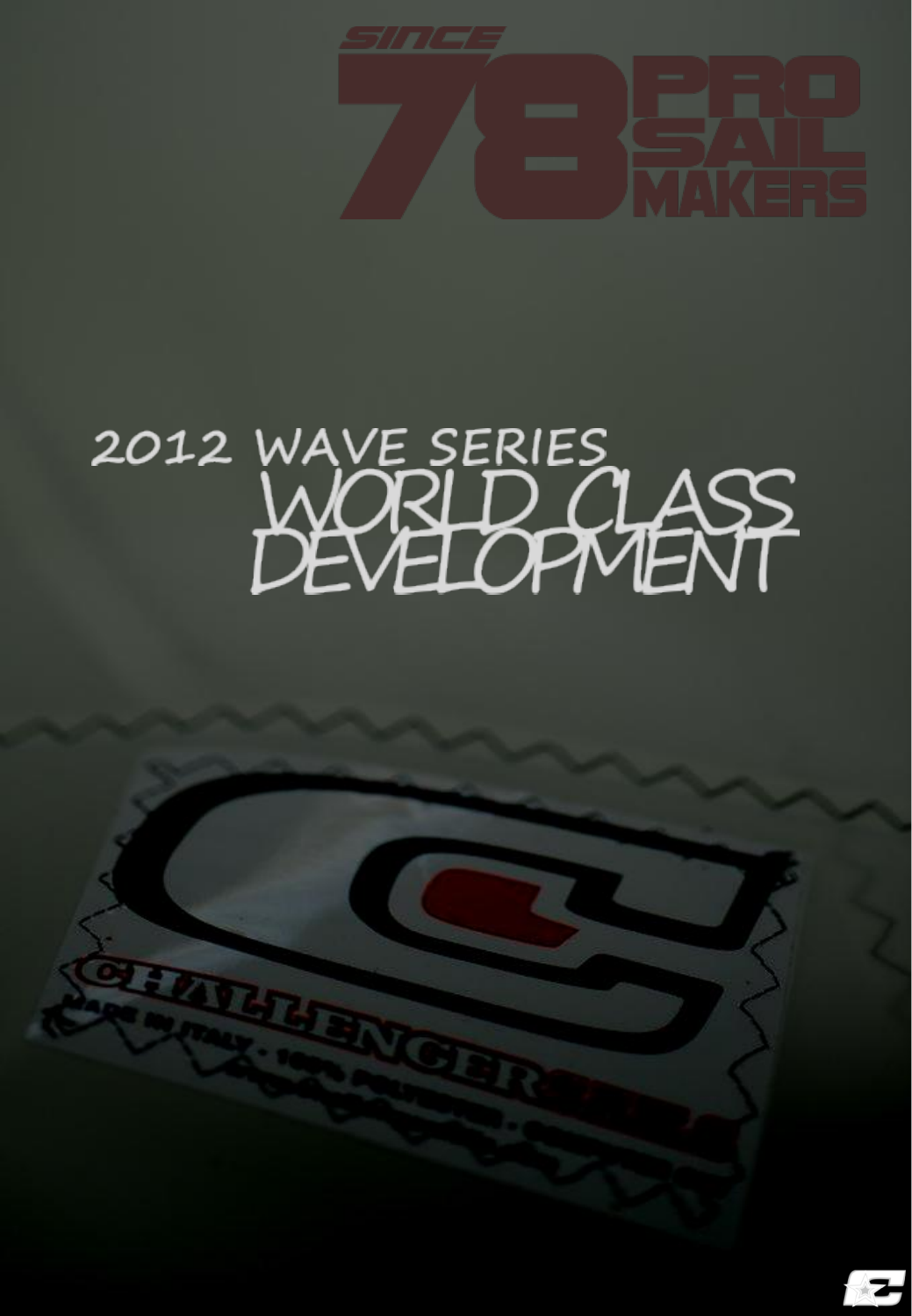



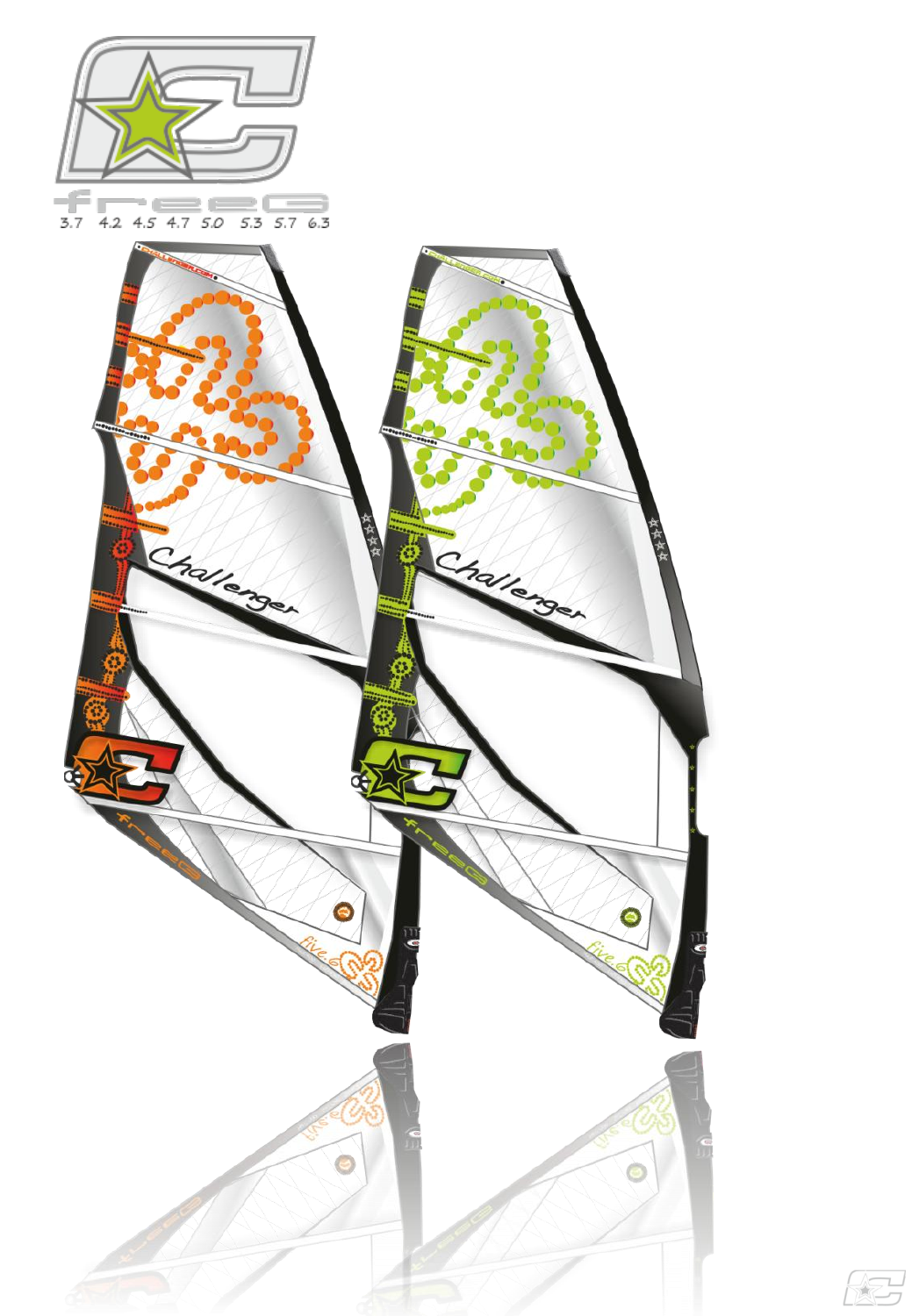

The Freestyle wave!

After a sensational success in the 4 batten sizes od the 2010 version, we worked 6 months between Australia and Canaries to obtain the same results also on the bigger sizes. Therefore now the whole range from 3.7 to 6.3 is on a 4 batten structure

The new 5.7 and 6.3 result in having more power, lighter feel (1kg less!) and better stability then last years model.

The weight od the product has gone through a metodical research in order not to leave on the side the durability and quality od the product: We did not go hunting for particular or super tecnical sailing materials to save the 30grams on a meter square as those type od materials have a delamination problem in staying only for a short while in the normal windsurfing conditions!

> **Ideal mast:**  Challenger Sails FSW99 Challenger Sails FSW99 ULTRA

**Colours:** ACID GREEN, BRIGHT ORANGE

| <b>DIMENSION</b> | BOOM |     | LUFF BATTENS MAST |     |    |                | IMCS EXTENSION ALTERNATIVE MAST |  |
|------------------|------|-----|-------------------|-----|----|----------------|---------------------------------|--|
| 3.7              | 147  | 368 | $\overline{4}$    | 340 | 16 | 28             | 370                             |  |
| 4.2              | 154  | 387 | $\overline{4}$    | 370 | 17 | 18             |                                 |  |
| 4.5              | 158  | 396 | $\overline{4}$    | 370 | 17 | 26             | 400                             |  |
| 4.7              | 162  | 401 | 4                 | 400 | 19 | $\overline{2}$ |                                 |  |
| $5^{\circ}$      | 166  | 412 | 4                 | 400 | 19 | 12             |                                 |  |
| 5.3              | 171  | 424 | $\overline{4}$    | 400 | 19 | 24             |                                 |  |
| 5.7              | 178  | 434 | $\overline{4}$    | 430 | 21 | $\overline{4}$ |                                 |  |
| 6.3              | 182  | 453 | 4                 | 430 | 21 | 24             |                                 |  |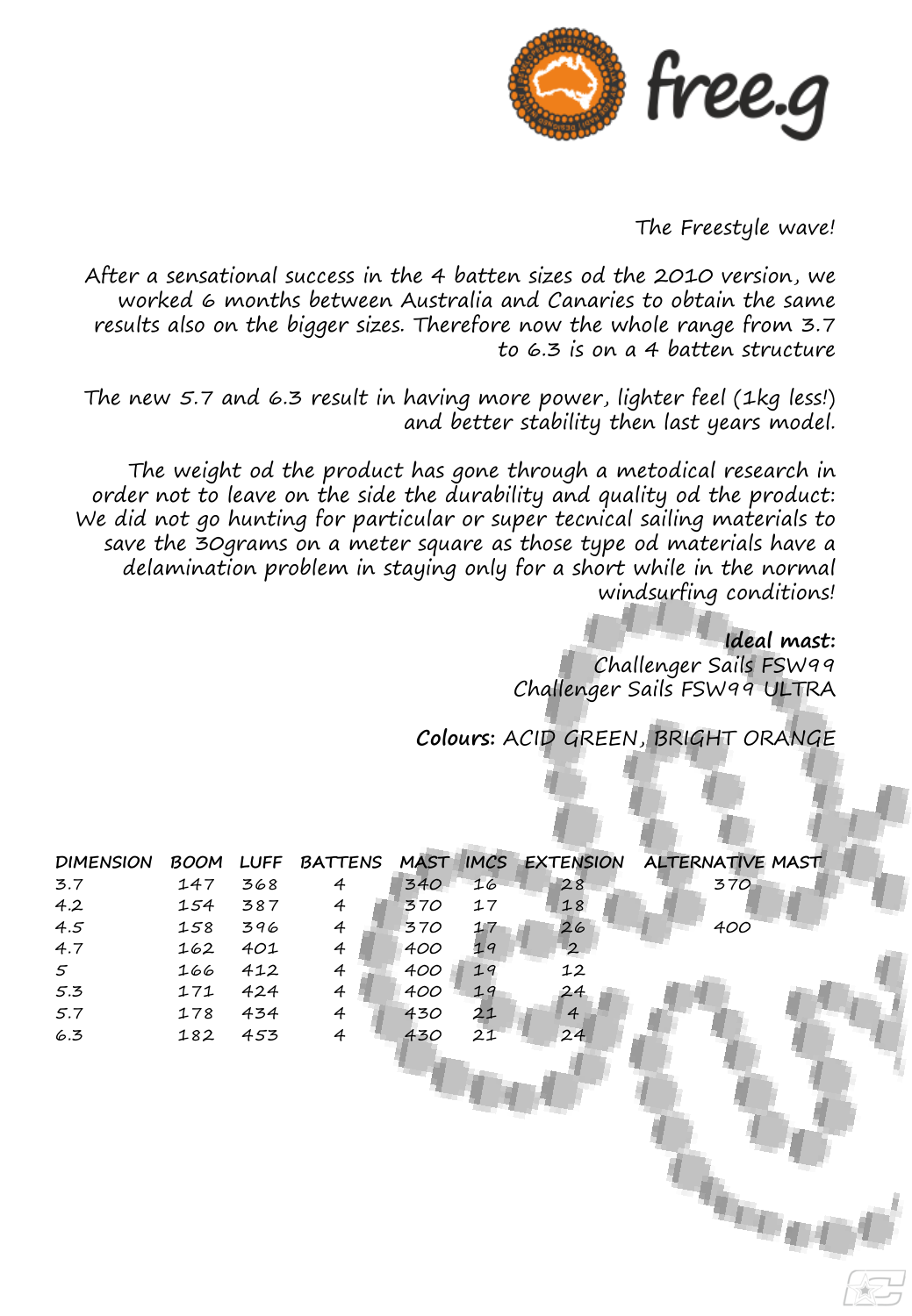



<u>fts</u>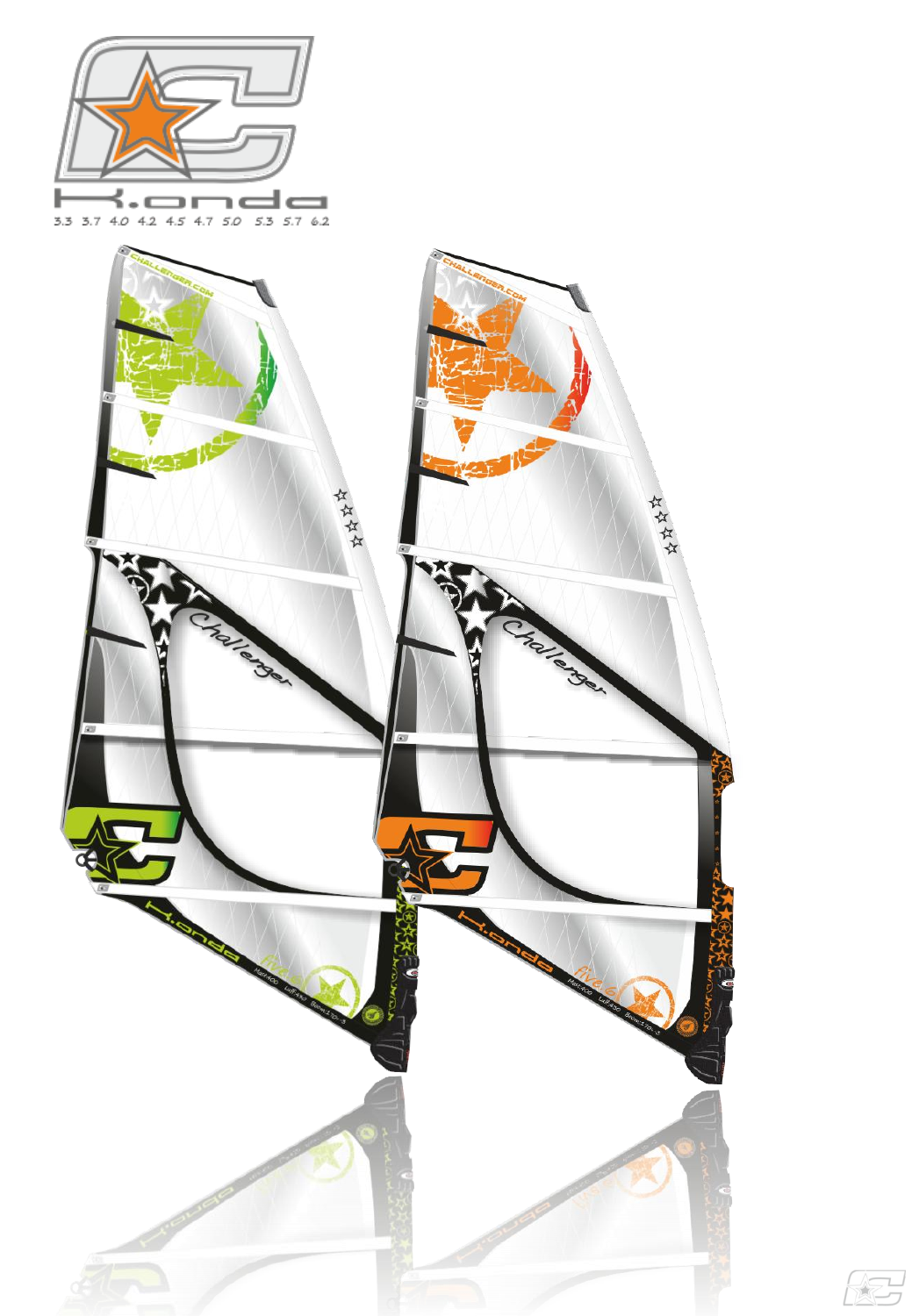

K.onda has reached the objective to take over any other wave line in the group due to it's perfection, and we are therefore proudly presenting it as the only wave sail in our sail range, and the only one you will need for your quiver.

The 'S Shape' profile allowed the K.onda to keep profile absolutelly in place the profile while surfing waves, especially for a total comfort in the jumps. The sail transforms itself from according to the trim. By adjusting the downhaul and boom tension, you can decide to have a perfect balanced on shore wave sail or very neutral side shore sail.

The stability, acceleration, power and light feel, will leave you breathless. In the gust, the sail profile stays locked in giving no chance for it to move backwards and have pressure on the back hand: the S-Shape will support this force and leave you with a extreme comfort.

A real technical innovation that needs to be experienced!

**Ideal mast:** Challenger Sails FSW 99

**Colours:** ACID GREEN, BRIGHT ORANGE

| <b>DIMENSION</b> | <b>BOOM</b> | <b>LUFF</b> | BATTENS | MAST |    |              | IMCS EXTENSION ALTERNATIVE MAST |
|------------------|-------------|-------------|---------|------|----|--------------|---------------------------------|
| 3.3              | 136         | 341         | 5       | 340  | 16 | 2            |                                 |
| 3.7              | 142         | 358         | 5       | 340  | 16 | 18           |                                 |
| $\overline{4}$   | 148         | 369         | 5       | 340  | 16 | 30           | 370                             |
| 4.2              | 153         | 382         | 5       | 370  | 17 | 12           |                                 |
| 4.5              | 158         | 393         | 5       | 370  | 17 | 24           | 400                             |
| 4.7              | 162         | 402         | 5       | 400  | 19 | 2            | 370                             |
| 5                | 168         | 409         | 5       | 400  | 19 | 10           |                                 |
| 5.3              | 173         | 420         | 5       | 400  | 19 | 20           | 430                             |
| 5.7              | 178         | 432         | 5       | 430  | 21 | $\mathbf{2}$ | 400                             |
| 6.2              | 185         | 450         | 5       | 430  | 21 | 20           |                                 |
|                  |             |             |         |      |    |              |                                 |